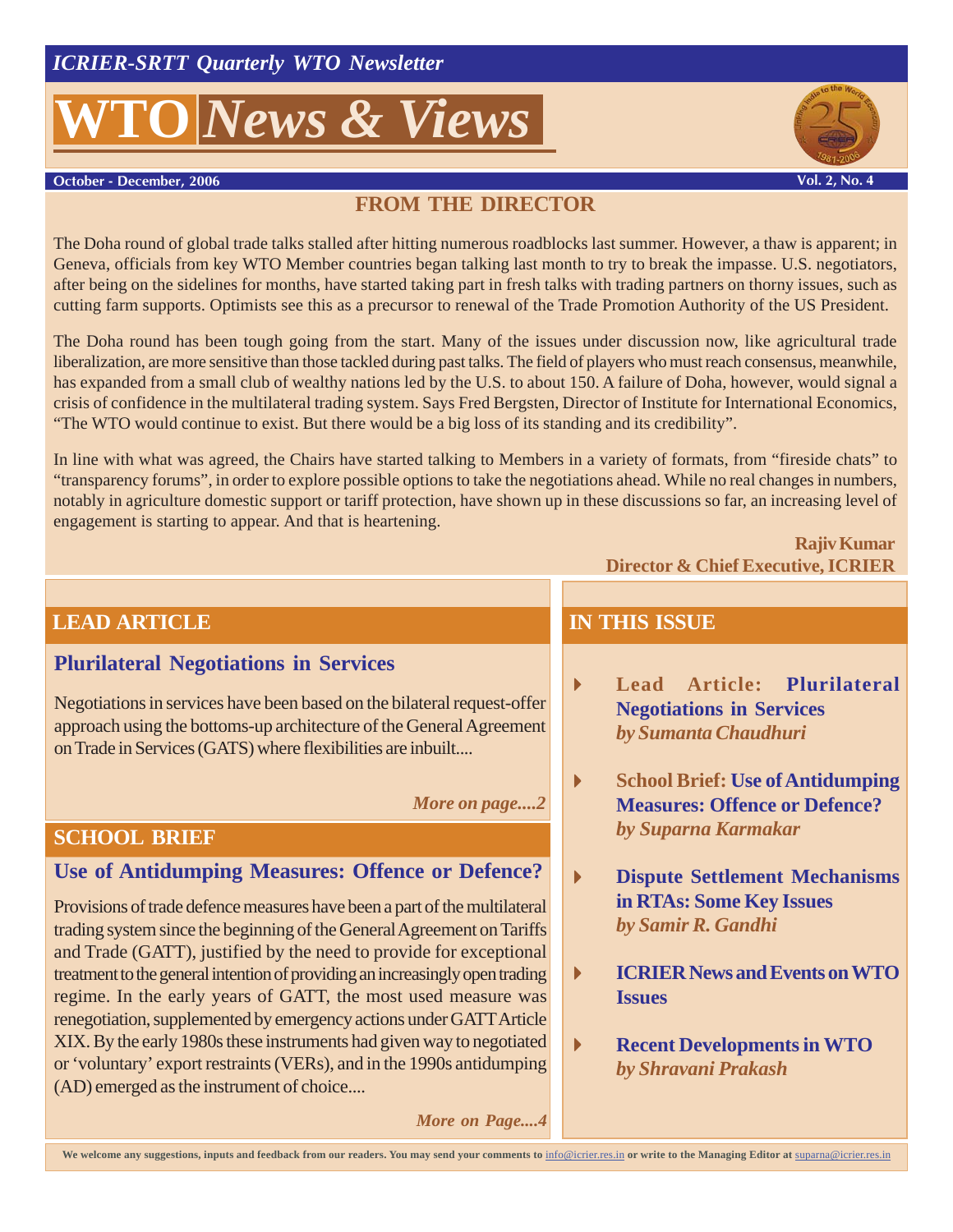# **Plurilateral Negotiations in Services**

#### *by Sumanta Chaudhuri1*

#### **Introduction**

Negotiations in Services have been based on the bilateral request-offer approach using the bottoms-up architecture of the General Agreement on Trade in Services (GATS) where flexibilities are inbuilt.

The Doha Round of services negotiations started with this negotiating modality as is contained in the Negotiating Guidelines and Procedures (NGP). Two rounds of offers were submitted using only this modality. However, there has been dissatisfaction expressed by a large number of members on both the coverage as well as the quality of offers. The reasons provided were not only the general lack of progress in other areas of the Doha Round but also the bilateral request-offer approach itself.

It is in this context that plurilateral negotiations were suggested as one of the possible ways to put more momentum in the services negotiations. The possibility of using this approach has been recognized both in the GATS Article XIX itself as well as in the NGP. However, it had not been used in practice by members.

A number of apprehensions and misgivings started to emerge particularly from some non-government organizations (NGOs) and some developing countries. These related to the possibility of this plurilateral approach being converted into sectoral negotiations and later becoming mandatory, as was the case in financial and basic telecommunication services in 1997 with predetermined outcomes for the participating members. Basically, the fear was that the flexibility and bottoms-up approach of GATS, which was the greatest source of comfort for developing countries, would be compromised. Some quarters also felt that only sectors of offensive interest to major developed countries (like infrastructure sectors) would be taken up, leaving by the wayside areas of interest to developing countries (like Mode 4, professional services, etc.). Doubts were raised on the capacity and resourcefulness of developing countries, especially the smaller ones, to cope with the enormity of this approach.

#### **Background and Rationale for Plurilateral Negotiations**

Each member put bilateral requests to its major trading partners covering sectors and modes of export interest. These requests were supposedly based on the priority interests in

each member but more often than not the same request was repeated to each of them rather than focusing on specific barriers or limitations. By and large, the requests made, asking for full market access and national treatment commitments, were too ambitious and did not provide clear priorities.

Members started questioning whether the bilateral approach was one of the primary reasons for the failure to reach desired levels of ambition in services. The solution was not to shelve the bilateral approach but to provide it with more teeth by supplementing it with the plurilateral approach. The main objective was to provide an indication of the levels of ambition and the commonality of interests in specific sectors/modes of supply of export interest to members which would enable requested members to have a better sense of the priorities of the requesting members.

#### **Negotiation Progress - Before and During the Hong Kong Ministerial Conference**

A clear mandate was obtained at Hong Kong, contained in Annex C of the Ministerial Declaration endorsing the plurilateral approach. The GATS architecture and flexibility for developing countries was fully preserved. The mandate was limited to only a process and it was clear that no separate outcome was envisaged except through the revised offers of members. It was voluntary in terms of participation and recognized the resource constraints of smaller developing countries. There was no specific selection or choice of sectors/modes of supply where the plurilateral approach could be used but this was left to the interests of groups of members to pursue any sector/ mode of supply.

Further, certain timelines were specified at Hong Kong—the presentation of collective requests by 28 February 2006 followed by bilateral/plurilateral negotiations leading to submission of revised offers by July 2006. These timelines were fixed keeping in view the conclusion of the negotiations by end 2006.

#### **Process - Post-Hong Kong**

The deadline of end February set at Hong Kong was largely met and 22 plurilateral requests (counting the MFN Exemptions request—general exemptions, financial services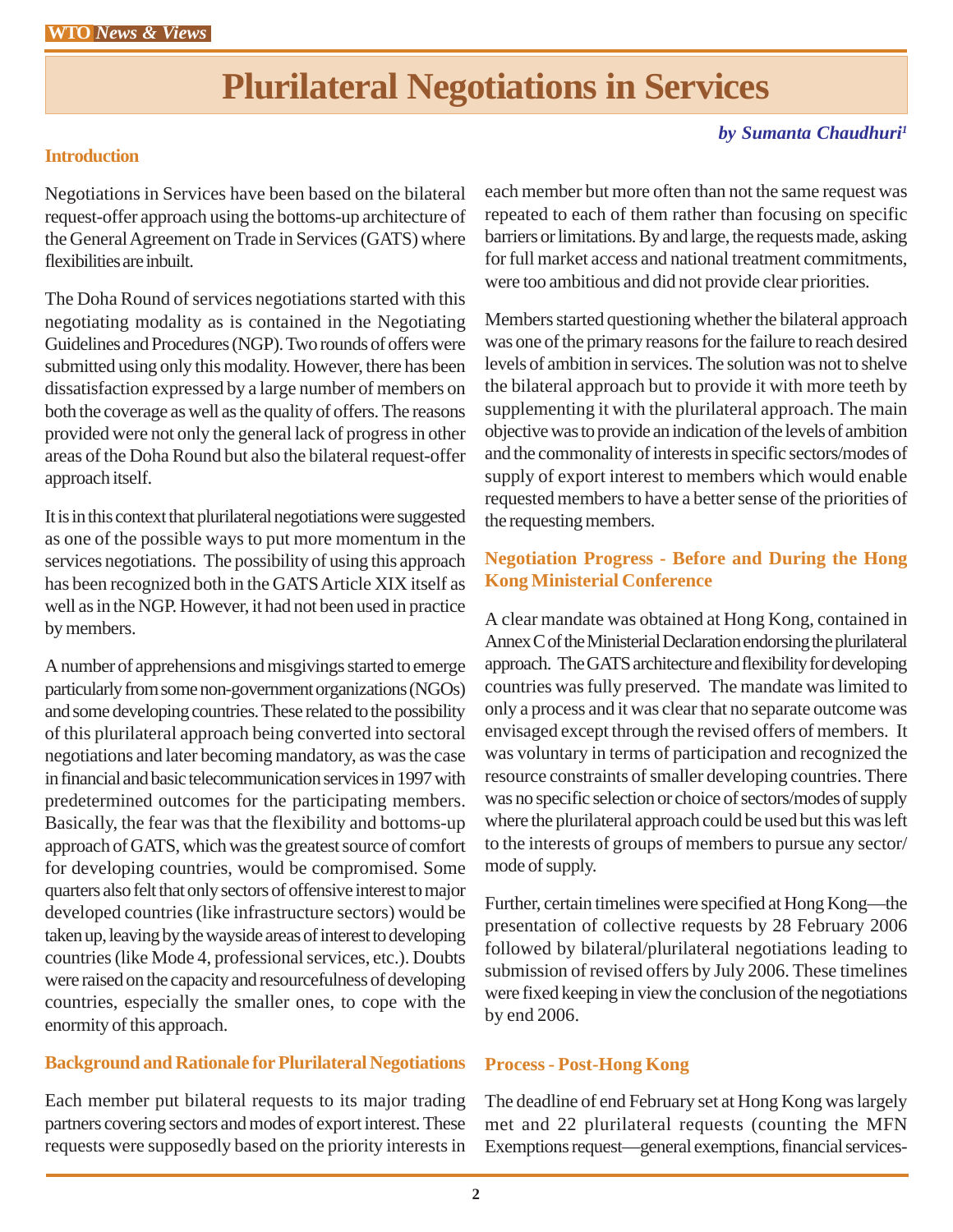related, and audiovisual services-related—as three separate ones) covering a large range of sectors/modes of supply in which members had trade interests were made. Plurilateral requests have been made in the following sectors/modes of supply: Legal; Architecture/ Engineering; Computer Related Services; Postal/Courier; Telecom; Audio-Visual; Construction; Distribution; Education; Environmental; Financial; Maritime ; Air Logistics; Energy; Cross-Border Services - (Mode 1/2) ; Mode 3 ; Mode 4; MFN Exemptions (General) ; MFN Exemptions (Financial) ; MFN Exemptions (Audio Visual); and Services related to agriculture.

Most of the plurilateral groups were mixed groups involving developed and developing countries as both requesting and requested members. Further, most groups contained a selective list of 30–5 members including both requested and requesting members. It is not totally a one-sided story. Developed countries, for example, the QUAD, were recipients of several requests themselves. While it is true that, in general, developing countries have received more requests than they have made while the reverse is true for the developed ones, there seems to have been reasonable articulation of offensive interests by some developing countries also. It may also be noted that most of these developing countries have made requests in Mode 4 which is a horizontal request covering a large number of sectors and, hence, cannot be strictly compared one to one with a specific sectoral request. A similar situation also holds for the plurilateral request in cross-border supply which extends gain to a large number of sectors and again a simple counting may be a trifle misleading. Least developed countries (LDCs) have been kept out completely from this process and most small developing countries have also not been targeted.

In most of the groups, requesting members are also deemed recipients of the collective request, hence, they too are expected to try and meet the contents of the request commensurate with their own situation. The advantage is that the credibility of the requesting members is greatly enhanced if they are themselves willing to undertake at least the minimum levels of commitments they are seeking from the respondents. While there is no legal requirement for all requesting members to become deemed recipients, there could be a greater possibility of enhanced ambition with such reciprocal treatment compared to the bilateral approach.

Many groups were able to prioritize requests in comparison with bilateral requests which were often maximalist in nature by requesting removal of specific market access barriers that would have the largest commercial impact. On the contrary, in a majority of the plurilateral requests, specific market access and national treatment limitations have been targeted and possible flexibilities in undertaking such commitments mentioned. However, it is true that this pattern has not been repeated in every plurilateral group and a few of them have chosen to follow the maximalist approach of the bilateral requests.

The process, as mandated, has been largely voluntary. It became restricted to a core group of 30-5 members who would negotiate amongst themselves without undue interference by other members who are more or less free to determine their levels of commitments.

Two rounds of plurilateral meetings have been held in March/ April and May 2006. There has been much greater participation of sectoral experts from the capital. Fruitful engagement on a number of technical issues—including classification and clarification of scope—and relevant regulatory issues has also taken place. There has been a positive exchange amongst all participants on the current policy regimes domestically. Members have spelt out certain political sensitivities in specific areas that are red lines for them. At the same time there have been indications of some flexibility in other areas.

#### **Impact on the Revised Offers**

For recipient countries, this approach has enabled better appreciation of the collective requests and removal of limitations that would add value for most demanders.

Responses under the plurilateral approach continue to be those of individual members and not collective responses of all the recipients though it is true that to some extent individual responses may be shaped by collective discussions. This is what preserves the flexibility of individual developing countries to undertake commitments in line with their levels of development and their needs and priorities and, thereby, fully preserves the GATS Architecture. Responses can only be operationalized through the Revised Offers of each member just as was the case in the bilateral approach.

Thus, this approach in conjunction with the bilateral one is more likely to achieve better trade-offs between the different interests of members as compared to the use of only the bilateral approach. The other foreseeable event is the continuation of the bilateral approach and the plurilateral approach in tandem. In fact, the primacy of the bilateral approach as the main method of GATS negotiations would most certainly continue.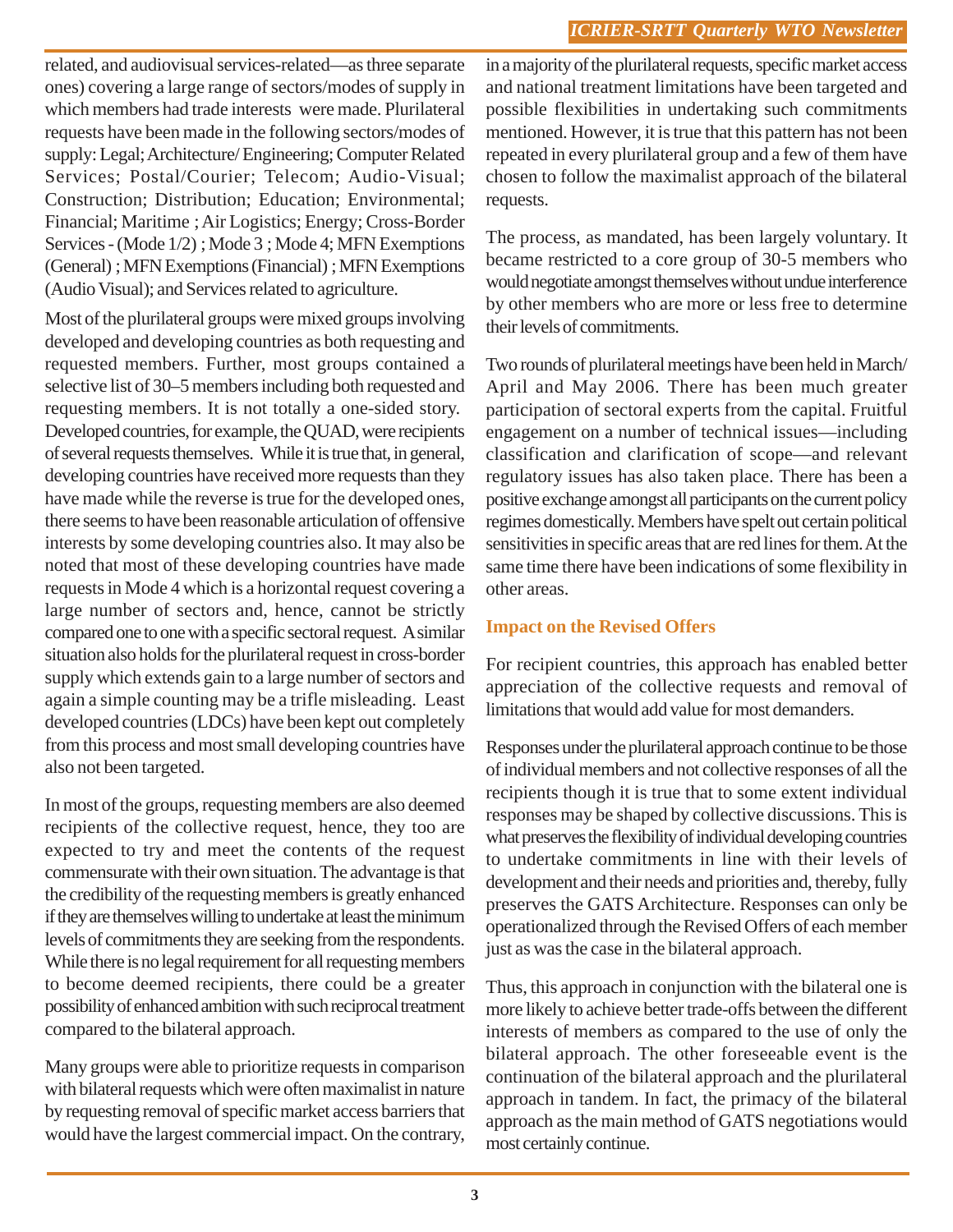#### **Participation of Developing Countries**

Contrary to fears, it appears that developing countries that are part of the plurilateral negotiations have found this approach more reasonable and fruitful than simply the bilateral one that is often repetitive and isolated. There has been a much freer exchange between Members of their current regimes, the problems and hurdles that come in the way of enhanced liberalization, and areas where serious efforts at offering improved commitments are being made This has also enabled a better comparative picture to emerge about Members' experiences/problems in specific sectors/modes of supply and also possible emulation in solving some specific problems. Clarification of issues relating to scheduling and classification seems to be another potential gain. The participation of developing-country sectoral experts has been greatly facilitated by intensive and well-planned clusters.

The apprehension that plurilateral negotiations would cater to only rich and developed-country interests seems to be unfounded. A look at the profiles of the plurilateral requests indicates clearly that developing countries are demanders in many plurilateral groups though obviously, much more the targets.

#### *Mode 4 Group*

Sixteen developing countries are the demanders and have specifically targeted only 9 developed members. The request is restricted to categories de-linked from commercial presence as this is where major gaps existed in the schedules of the developed-country members and which has hardly improved in two rounds of bilateral request-offer negotiations. This request is characterized by very clear and specific demands spelling out the categories of interest to the group—Market Access and National Treatment—, limitations that may be removed for each of the categories, along with specific sectors/ sub-sectors of interest in each.

#### **Conclusion**

The plurilateral approach in services negotiations is neither the devil, as some had feared, nor is it the panacea for bringing about an ambitious outcome for services negotiations. The limited experience till date shows that this approach is unlikely to alter the basic architecture of GATS or fundamentally change the outcome of the negotiations. It will continue to supplement the bilateral approach and both will have their own role to play, though possibly the roles for each will differ depending upon the stage of the negotiations.

1 Former Counsellor, Permanent Mission of India to WTO. Views expressed are the author's own and do not purport to reflect the views of the Government of India.

# **School Brief**

## **Use of Antidumping Measures: Offence or Defence?**

*by Suparna Karmakar*

#### **Introduction**

Provisions of trade defence measures have been a part of the multilateral trading system since the beginning of the General Agreement on Tariffs and Trade (GATT), justified by the need to provide for exceptional treatment to the general intention of providing an increasingly open trading regime. In the early years of GATT, the most used measure was renegotiation, supplemented by emergency actions under GATT Article XIX. By the early 1980s these instruments had given way to negotiated or 'voluntary' export restraints (VERs), and in the 1990s antidumping (AD) emerged as the instrument of choice.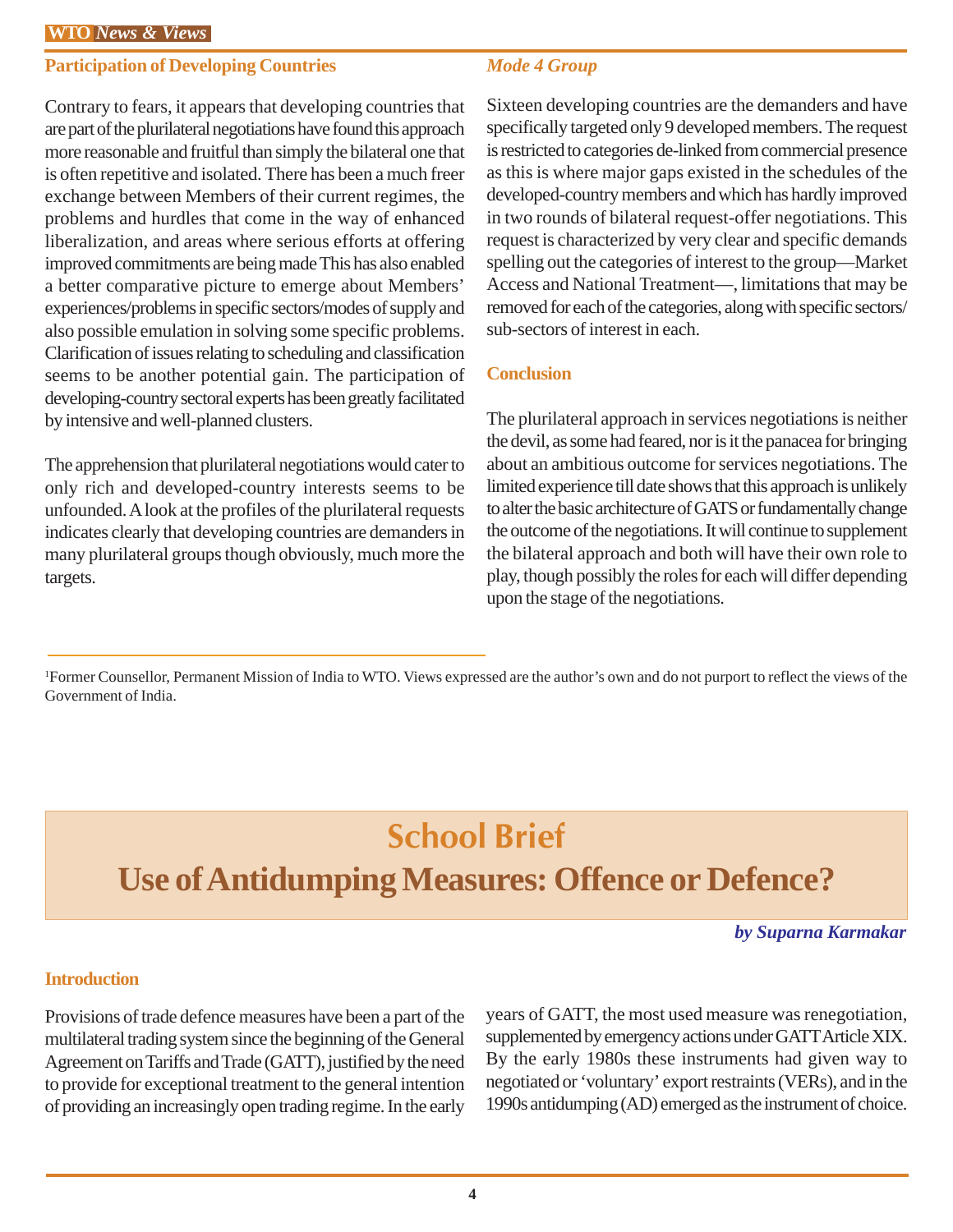This evolution shifted the focal point for the decision from international negotiations to a domestic administrative process. It also shifted the source of discipline from reciprocity to rules, that is, specification in domestic regulations and in the WTO Agreement on Antidumping (ADA) as to when action could be taken. These shifts have brought with them a burgeoning of the usage of AD—in recent times more by the developing economies than by the developed ones, with almost 2500 cases by WTO Members since the Uruguay Round agreements went into effect (1995-2003). This is a ten-fold increase in the number of (per year) increases of protection beyond limits bound at the WTO<sup>1</sup>. Data on usage of different measures indicate that between 1 January 1995 and 30 June 2006 WTO Members imposed 1875 AD measures, 113 countervailing duties, and 76 safeguard measures.

Economists, by and large, have argued that these rules are distortionary practices that cause more economic harm than good. In a market economy, no industry would export products at a loss unless it expects to recoup the loss of selling below price by its ability to charge a monopolistic price in the near future; it is increasingly impossible to ensure such a market situation in today's world. Prof. Joseph Stiglitz further argues in his recent book Making Globalisation Work that most of the AD investigations by developed countries would fail to meet the test of anti-trust requirements in their home countries.

However, once it was proved that antidumping could be applicable to any case of troublesome imports, its other attractions (especially in terms of its ability to single out exporters and the unilateral nature of the AD actions) became apparent to protection-seeking industries and governments inclined to provide protection. Most importantly, the investigation process itself is a deterrent to imports; there are additional legal and administrative costs to be met for foreign exporters, backdated AD duties further add to costs and reduce competitiveness, and there is a significant chilling effect on future imports for up to 5 years after the investigation is completed. For example, in a traditionally aggressive user like the United States, current AD measures depress annual imports by almost 20 billion USD on top of the cumulative negative reputation effects.

#### **The Statistical Position**

On 27 November 2006, the WTO Secretariat reported on the basis of the latest available figures that in the period January-June 2006 the number of initiations of new AD investigations had continued its recently-reported declining trend, while the number of new final measures had increased relative to the corresponding period of 2005. During January-June 2006, 20 Members had reported initiating a total of 87 new investigations, down from 105 initiations in the corresponding period of 2005; of these, 56 cases had been initiated by developing countries, or 64.37 per cent of new investigations initiated during the reporting period. A total of 15 Members had reported applying 71 new final AD measures during January-June 2006, compared with 55 new measures applied during January-June 2005 (a 29 per cent increase); of these 62 or 87 per cent of the new final measures imposed were by developing-country Members.

During the past decade, India has been a prolific user of the AD provisions, drawing adverse attention from the international community. The domestic law was enacted in 1985, though the first measure was imposed in 1993. During January-June 2006, India reported 20 new initiations, up from 14 during the corresponding period of 2005; this corresponds to 35.7 per cent of the new initiations by developing countries in the reporting period. Concerning new final AD measures, India reported applying eight new measures, or 13 per cent of the new final measures imposed by developing countries. India also was subjected to four new initiations and six final measures against its exports in the reporting period.

However, a detailed analysis of India's actions in the reporting period indicates that a large number of the new initiations have been against China, a non-market economy, and that the subject of investigations has mostly been the imports of different chemicals. Also, these statistics do not reveal the fact that while the measures imposed by India may have been more numerous, in terms of the trade affected (including chilling effect on products of India's export interest) in trade weighted USD, the measures imposed on India has been more onerous. And, going by the simple frequency analysis, it is a well-known fact that large importing countries tend to initiate a larger number of cases.

Moreover, several research papers analysing the macroeconomic effects of AD filings indicate the notable differences between the causes of AD filings for countries at different levels of economic development. Countries at initial levels of industrialization have different inducements (and likely more justification) for AD initiations as compared to mature industrialized countries where AD is used as a purely protectionist measure. Recent research results<sup>2</sup> show that a one-standard deviation real currency appreciation or GDP decline increases AD filings by developed-country AD users by 33 per cent and 23 per cent, respectively. The political economy school of thought states that authorities and interest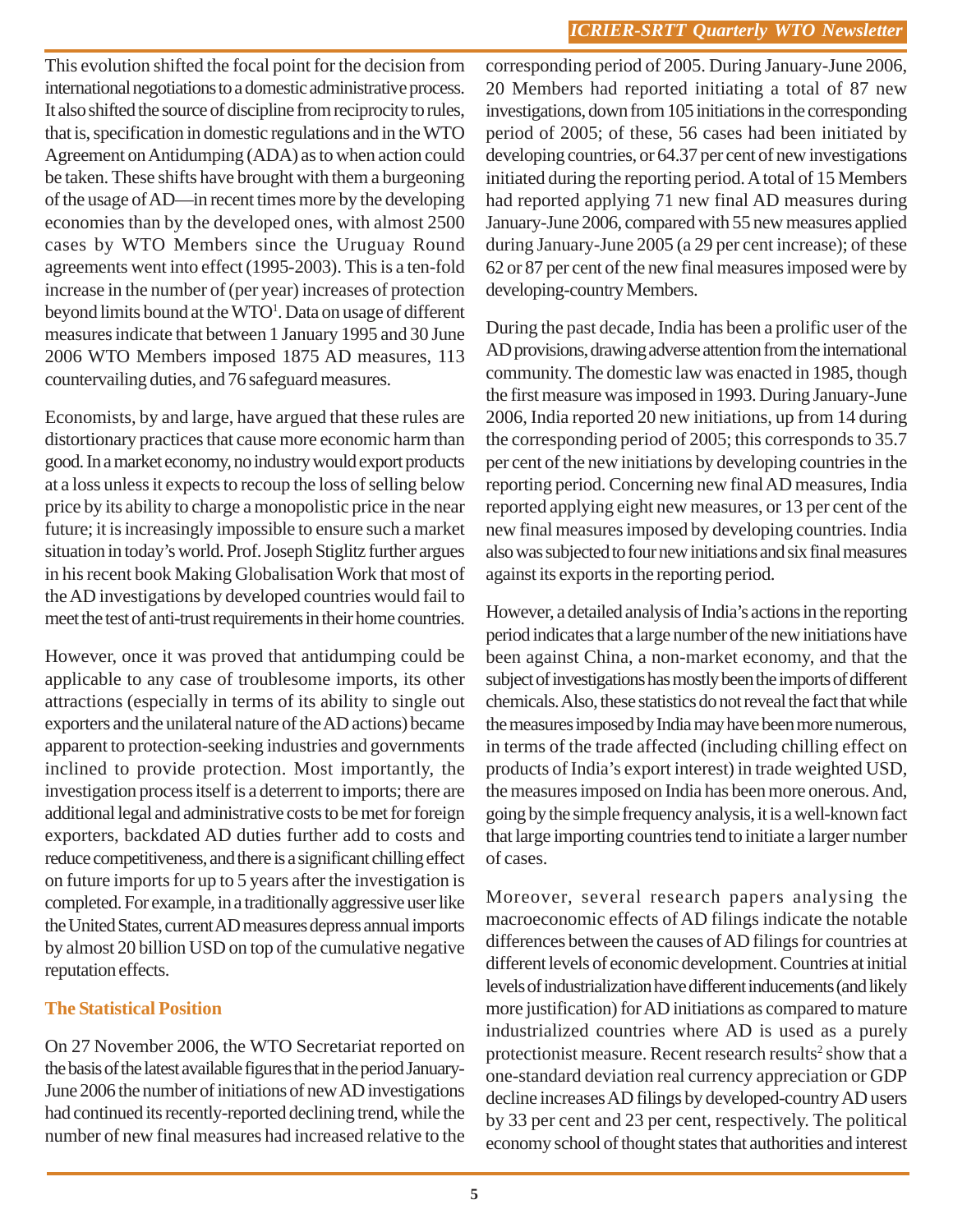groups take advantage of macroeconomic conditions to be able to pass the AD statute tests and increase protectionism.

#### **A Way Forward**

Maintaining an economically sensible trade policy is often a matter of managing pressures for exceptions, for protection for a particular industry. The ADA has given a legitimate ground to countries to continue with the political convenience of giving in to the demands of protectionist factions. Cognisant of the great potential for abuse of AD actions, the WTO Agreement on Implementation of GATT Article VI represents an extraordinarily detailed attempt by WTO Member governments to 'reign in' this potential for abuse through a detailed set of rules governing the acceptable methodologies and procedures for initiating AD actions.

Expressions of concern to modify the rules so as to restrain this use have brought forward equally intense defences. The relevant part of the Doha Ministerial Declaration—the agreement that initiated the current round of WTO negotiations –is paragraph 28, titled 'WTO Rules'. It states:

*[Members] agree to negotiations aimed at clarifying and improving disciplines under the Agreements on Implementation of Article VI of the GATT 1994[antidumping] and on Subsidies and Countervailing Measures, while preserving the basic concepts, principles and effectiveness of these Agreements and their instruments and objectives.*

The paragraph highlights that some Members want to change things (improve disciplines) while other Members want to keep things the same (preserve the effectiveness of the instruments).

Most proposals on AD submitted to the WTO reflect the tendency to think within the box. Members who would like to see fewer AD measures propose to tweak the existing structure of rules in one direction, other Members prefer clarifications that will allow them to hold the line. However, it is contended by some that this struggle over technicalities will have no impact on the quality or the quantity of import restrictions applied. There exist sufficient favourable tools that any national authority with a mind to reach an affirmative determination can use to make a case. A mathematician would say that the system is overdetermined; for example, there are currently 15 equations to solve for two unknowns. Any two equations are sufficient for a solution; choosing the 'right' equations provides considerable flexibility in what appears to be a technical system.

While improving the provisions is laudable, what the Doha Round should aim to do is to emerge from the box and think beyond. Adding a few technicalities here, trimming a few there, will have no impact. Researchers have argued that a plausible reason that AD actions are so widely abused for protectionist purposes is that they represent a rare instance of essentially unilateral actions that are permissible within the WTO; under the banner of AD actions, governments can block imports and provide their industries with import relief without fear of retaliation or demands for compensation from their trading partners. But as long as the underlying incentives for abuse remain, governments are likely to continue to find new and increasingly ingenious ways to respond to these incentives without running afoul of the rules. To create incentives for the use of AD measures that are more in line with a cooperative international environment, it is suggested that WTO compensation provisions be extended to cover anti-dumping actions. In this way, the WTO might in effect 'harness retaliation' and convert it into a tool of international order in the area of anti-dumping actions.3

Several proposals suggest that the 'public interest' be taken into account. The public interest, however, is treated as something ethereal, a socialist will-o'-the-wisp that the government must represent. As of now, only if there are 'externalities' that are infrequently present when import protection is sought, is there an unidentified remainder that requires public representation. Moreover, this bad economics presumes that the public interest would be defended by limiting the restriction to no more than that which is necessary to eliminate the impact of import competition on the protection seeker. "Defending the public interest thus means treating other private interests, user interests, as bastard children". They are served after the 'legitimate' protection seeker has been satisfied. The relevant concept of interest, as Finger and Zlate suggest, is the sum of all the private interests affected.

As to how international rules might shape the domestic processes through which a government takes decisions to impose protection, one hopes that they will be such so as to guide a country to identify those interventions that add more to the national economic interest than they take away. There will be cases, however, in which other domestic considerations make it impossible to avoid an economically unsound trade intervention. In such instances, good policy becomes a matter of managing interventions so as to strengthen the politics of openness and liberalization—of avoiding rather than of imposing such restrictions in the future. AD excludes the domestic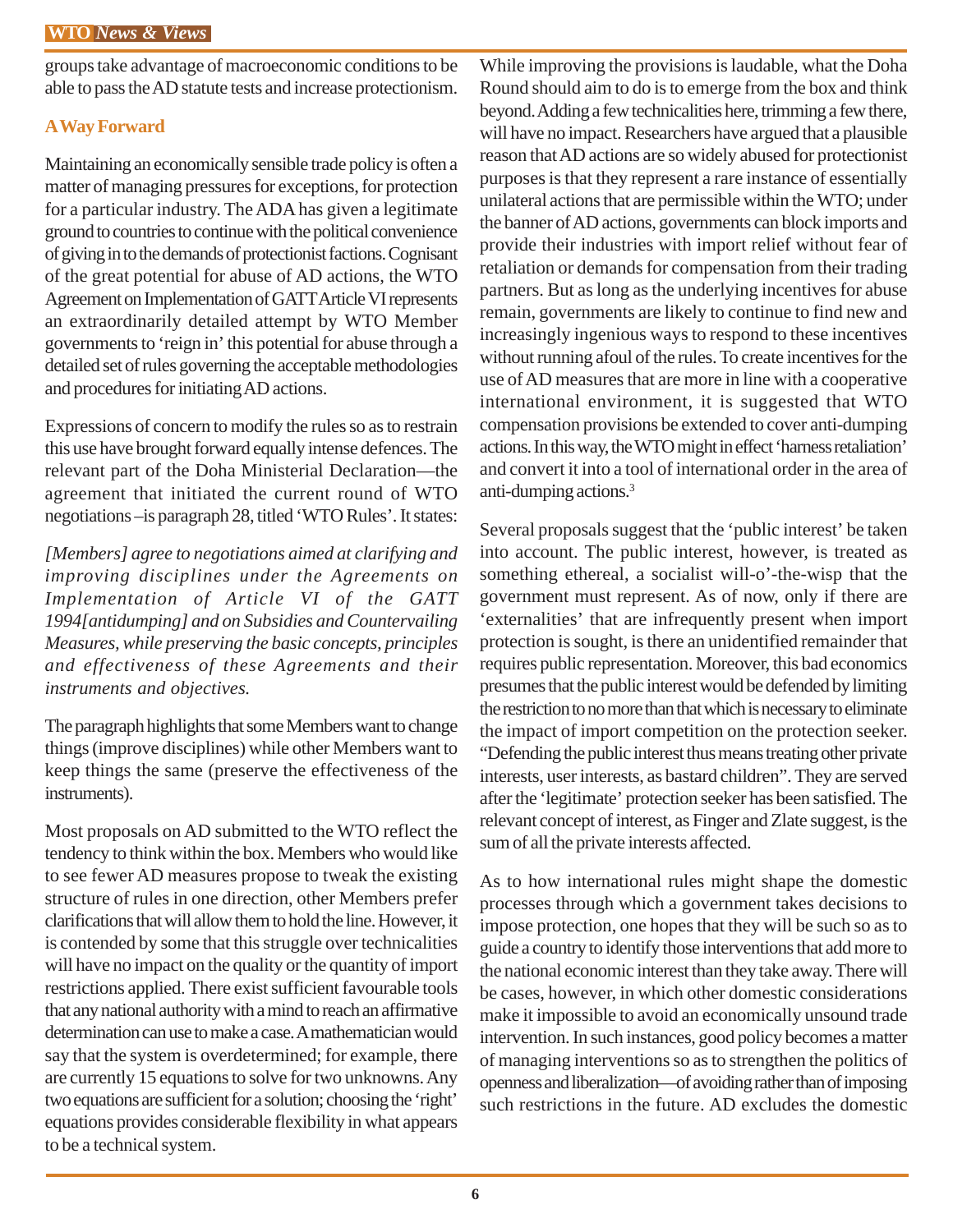interests that will bear the costs. Its unfair trade rhetoric undercuts rather than supports a policy of openness.

As to what would be the better option, the key consideration in a domestic policy decision should be its impact on the domestic economy—who in the domestic economy would benefit from the proposed import restriction, who would lose and by how much. Such a policy mechanism will (a) help the government to identify trade interventions that will serve the national economic interest and (b) support the politics of openness and liberalization even in those instances in which the decision is to restrict imports.

The technicalities are simple: recognize domestic users/ consumers as 'interested parties'; require that the investigation determine the impact of the proposed restriction on them in tandem with its determination of 'injury' from trade to the protection seeker. The impact of the restriction on users/ consumers should be measured in the same dimensions as injury (jobs lost because of higher costs, lower profits)—the standard metric of impact. In short, treat all affected domestic interests as equals. Until this is done, buyers will be free to bring forward their interests in such unofficial ways as threatening to boycott any domestic producer who supports an antidumping petition.

Reform depends less on the goodwill of WTO delegates toward the public interest; a better option would be to insist on bringing all concerns to the forefront and all business interests given the same standing as the law now recognizes for the few protection seekers.

## **Dispute Settlement Mechanisms in RTAs : Some Key Issues**

*by Samir R. Gandhi 1*

The current proliferation of regional trade agreements (RTAs) and other 'not-so-regional' comprehensive economic arrangements (CECAs) have resulted in a 'spaghetti bowl' of rights and obligations between India and her trading partners. Every now and again a dispute on the interpretation or implementation of the rules of the relevant RTA or CECA results in the invocation of a dispute settlement process, which is aimed at resolving such disputes with the minimum amount of trade disruption. The dispute settlement mechanism (DSM) enshrined in an RTA may take the form of an elaborate process explaining how disputes are to be referred, adjudicated, and resolved; or it may be a single paragraph laying down a general statement of intent on the resolution of disputes. Conventional wisdom suggests that the greater the level of economic integration and ambition in an RTA, the more detailed will be the dispute settlement mechanism.

The value of an effective DSM cannot be overstated. The effective resolution of disputes saves time, reduces additional transaction costs, promotes the use of an RTA, and is likely to result in greater trade volume and value. However, the DSMs in the current Indian RTAs often fail to address the very purpose for which they have been drafted, viz. to provide recourse to legal resolution of potential disputes.

There are serious systemic issues and procedural problems afflicting our RTAs which must be addressed prior to the signing of more ambitious RTAs such as the proposed India-EU CECA. The procedural shortcomings in DSMs range from addressing the very basic right to appeal from the decision of the adjudicatory authority to the more complicated issue of whether to allow private parties the right to use DSMs. The systemic issues are, as their name suggests, issues that arise with respect to the very structure of the DSM and are

<sup>1</sup> J. Michael Finger and Andrei Zlate (2005) 'Antidumping: Prospects for Discipline from the Doha Negotiations', http:// escholarship.bc.edu/econ papers/179.

<sup>&</sup>lt;sup>2</sup> M.M. Knetter and T.J. Prusa (2003) 'Macroeconomic Factors and Antidumping Filings: Evidence from Four Countries',  *Journal of International Economies,* 61(1).

<sup>3</sup> Robert W. Staiger (2005) 'Some Remarks on Reforming WTO AD/CVD Rules', *The World Economy*, 28(5).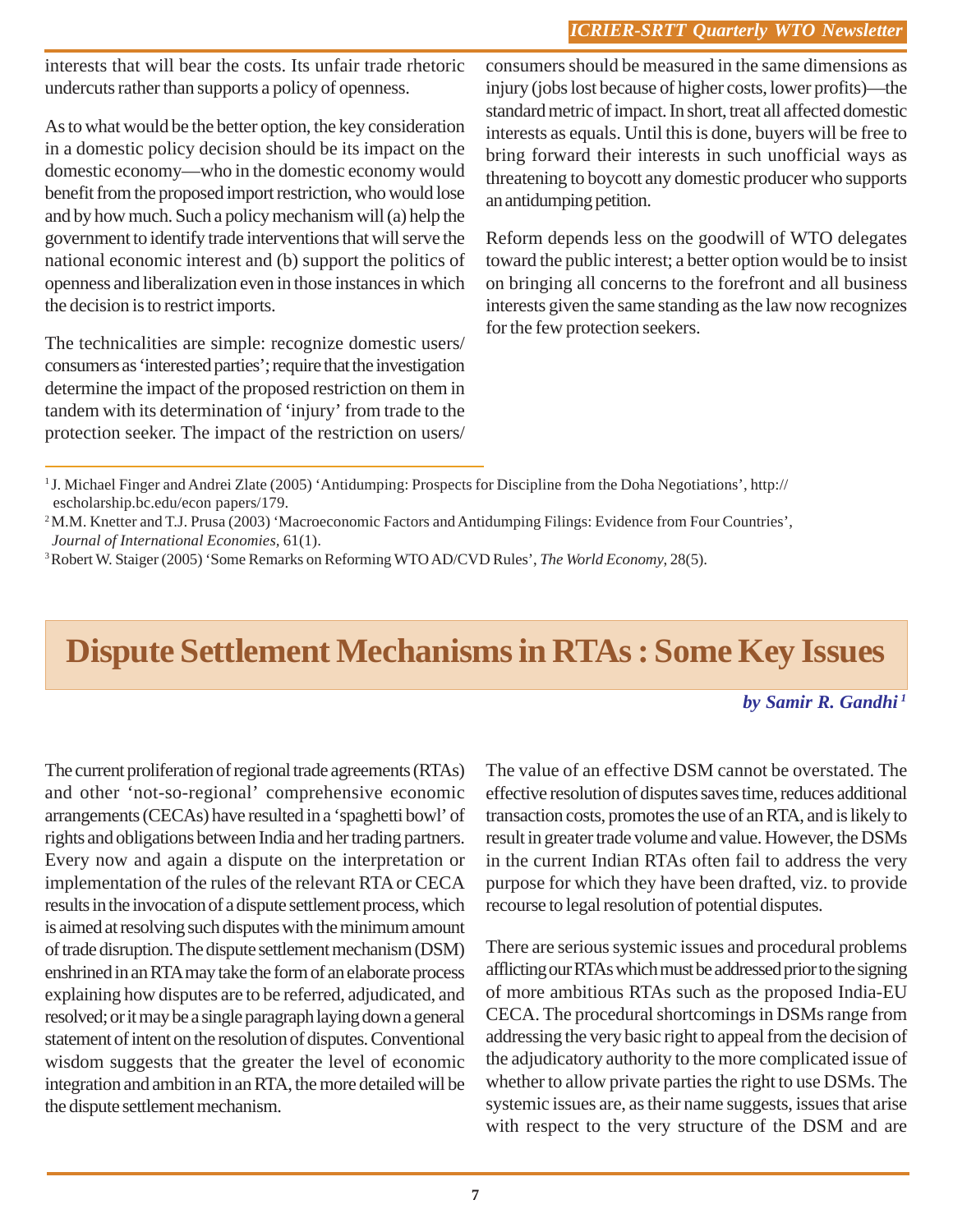essentially focused on the relationship between the DSM contained in an RTA and the WTO dispute settlement mechanism.

A preliminary analysis of Indian RTAs reveals that the basic right of appeal is absent in some RTAs. While it is true that not all RTAs require an appeal mechanism since the disputes are likely to be few and far between and the appeal process costly and time-consuming, it is important to note that most RTA dispute settlement mechanisms signed across the world provide a procedure for appellate review in some form. Given the probable importance of the decisions of an adjudicatory authority in an RTA and the bearing that such decisions may have on a particular industry or even an economy, it is desirable that future RTAs or CECAs which envisage a greater volume of trade and integration provide for some mechanism of appeal and/or review from the decision of the panel.

Notwithstanding a party's right to appeal under an RTA, the final decision of an adjudicatory authority under a DSM is only useful if it can be enforced by the countries or contracting parties in a timely and efficient manner. The enforcement of the 'award' or the decision of an adjudicatory authority under an RTA is usually achieved by directing the defaulting country or commercial entity to bring its laws or practices in conformity with the obligations contained in the RTA as interpreted by the authority. The failure to do so usually results in the right to withdraw concessions or benefits provided under the RTA. However, most RTA disputes tend to be related to specific instances of a breach or misapplication of an RTA rule and the withdrawal of concessions is unlikely to benefit anyone, least of all the country or commercial party aggrieved by such a breach. To be truly effective, DSM rulings must be enforceable as a decree of a local court in the defaulting country. This will ensure that commercial entities or contracting countries are able to enforce DSM decisions through the established judicial mechanism in the defaulting country through local legal remedies such as debt recovery, winding up of companies, liquidation, etc. The caveat here is that not all trade disputes—such as those requiring an interpretation of the rules of origin under an RTA—are capable of resolution through local courts.

One of the key defining aspects on the basis of which a DSM should be structured is the procedural right granted to a private party or commercial entity to bring a complaint to the DSM. Most Indian RTAs only allow governments to refer issues to the respective DSM although the Indo-Sri Lanka FTA (ISLFTA) and the Indo-Afghanistan PTA are notable exceptions

that allow commercial entities of the Contracting Parties recourse to the DSM. Other international trade agreements such as the NAFTA and the EC Treaty also allow private parties access to their respective dispute systems in specific instances. Any decision on whether to allow private parties access to a DSM must be based on whether the RTA or CECA incorporates rights or obligations, which will directly affect commercial entities. For example, a dispute on the general interpretation of the rules of origin is likely to indirectly affect every commercial entity using the RTA. So this is an issue which should be resolved within the domain of a government. However, a breach of RTA rules relating to the establishment of undertakings or rules pertaining to investment will directly affect the commercial undertaking which has used the rules to establish a commercial presence or make an investment. Much like NAFTA investment panels, private parties should be permitted to refer disputes of such nature to a DSM.

Along with the right conferred on a private party to refer a dispute to a DSM, will come the burden to provide the necessary infrastructure to resolve the dispute and the consequent issue of how to implement a decision of the DSM. This will undoubtedly throw up questions of time and cost since large volumes of private party disputes are likely to require a permanent dispute resolution court as opposed to an ad hoc panel of experts. Again, before making any final decision allowing private party participation or the creation of a permanent dispute settlement panel under the RTA in question, parties to an RTA or CECA need to consider the volume of trade that is likely to be transacted under an RTA and the likelihood of contentious issues arising.

In conclusion, with the ongoing Doha Round of trade negotiations languishing and showing no signs of an immediate revival, the current proliferation of RTAs seems likely to continue. Consequently, RTA signatories will be called upon to negotiate increasingly complex RTA rules and give shape to effective DSMs capable of addressing the various issues arising out of such agreements. While only some of the key procedural issues which need to be addressed in the future have been identified here, there is no doubt that the single most important issue will remain the compatibility of a DSM with the WTO Dispute Settlement Understanding (DSU Rules). It is possible and indeed likely that the disputes referred to DSMs under an RTA may also become the subject matter of a WTO dispute. The WTO Appellate Body has in the Mexico Soft Drinks dispute held that the WTO's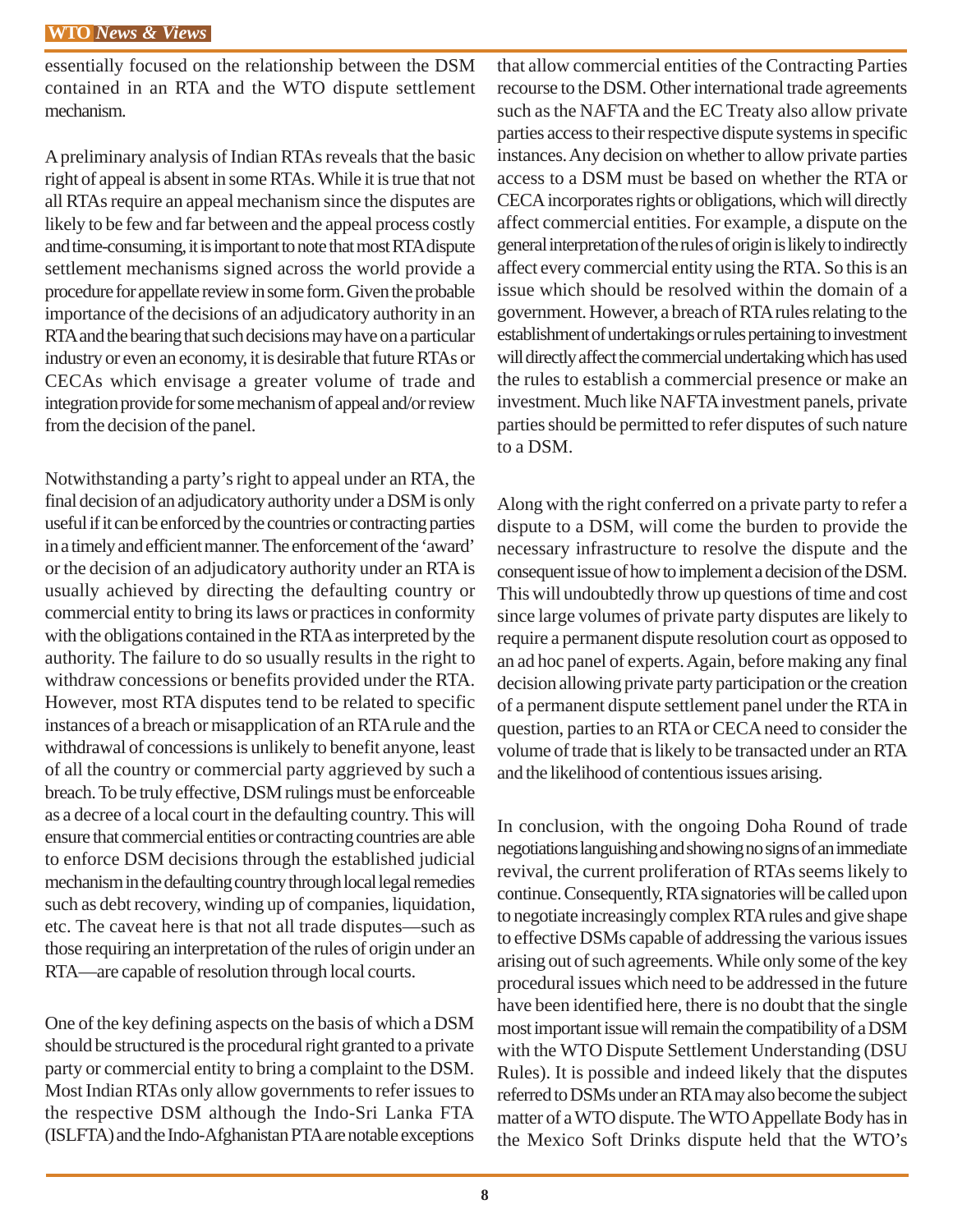jurisdiction over an RTA dispute cannot be excluded only because parties to the dispute are also parties to an RTA. The Appellate Body has interpreted Article 3 of the DSU Rules to mean that the WTO DSM has both the authority and obligation to investigate the violation of WTO obligations irrespective of the existence of an RTA. This has a far-reaching effect on the method and manner in which DSMs under RTAs are designed, interpreted, and implemented. While there is no clear ruling on whether a WTO DSB ruling will supercede a decision of a DSM under an RTA, it is clear that all trade disputes between WTO Member countries lie within the domain of the WTO DSB even though that same dispute has been adjudicated upon bilaterally under the RTA DSM. Consequently, Indian negotiators would do well to ensure that DSMs in future RTAs between India and other WTO Member countries are aligned as closely as possible to DSU Rules so as to minimize the possibility of any conflict between the two.

1 Senior Associate, Economic Laws Practice, New Delhi & External Consultant, ICRIER.

## **ICRIER News and Events on WTO Issues**



**L to R** : Nobel Laureate Joseph Stiglitz, Professor Columbia University, Hon'ble Minister of Commerce & Industry, Mr. Kamal Nath, Dr. Rajiv Kumar, Director and Chief Executive, ICRIER and Dr. Subir Gokarn, Chief Economist, CRISIL.

Agriculture, he said, is very mixed in its effects. Agricultural exporters are obviously hurt by all the subsidies. At the same time, food importing countries will be worse off if subsidies are eliminated. He also said that the developing countries should push for a larger development agenda at global trade conferences.

He was also of the view that DSB was as good an option for developing countries as the WTO Negotiating Rounds insofar as targeting subsidies are concerned; the crop subsidies in the US have been actioned upon and the cotton subsidies may disappear through the dispute settlement mechanism much before the conclusion of the Doha Round.

At an interactive session organized by ICRIER on "Making Globalization Work for India" on 19 December 2006, Joseph Stiglitz, Nobel prize winner in economics in 2001 and professor at Columbia University, provided a rare insight into as how the bilateral, multilateral and WTO plus trade agreements could help India to grow tremendously in global markets.

Dr. Stiglitz said that calling the present round a Development Round was not justified going by the agenda set; it was done merely to begin the new round of talks. "We have to understand that the trade ministers are not development economists". However, the response to the failure of the Doha Round was the multiplicity of bilateral and regional trade agreements. And this in his view would be disastrous as WTO is a protection against going back.



Hon'ble Minister Mr. Kamal Nath addressing the participants at the Interactive Session on 'Making Globalization Work for India'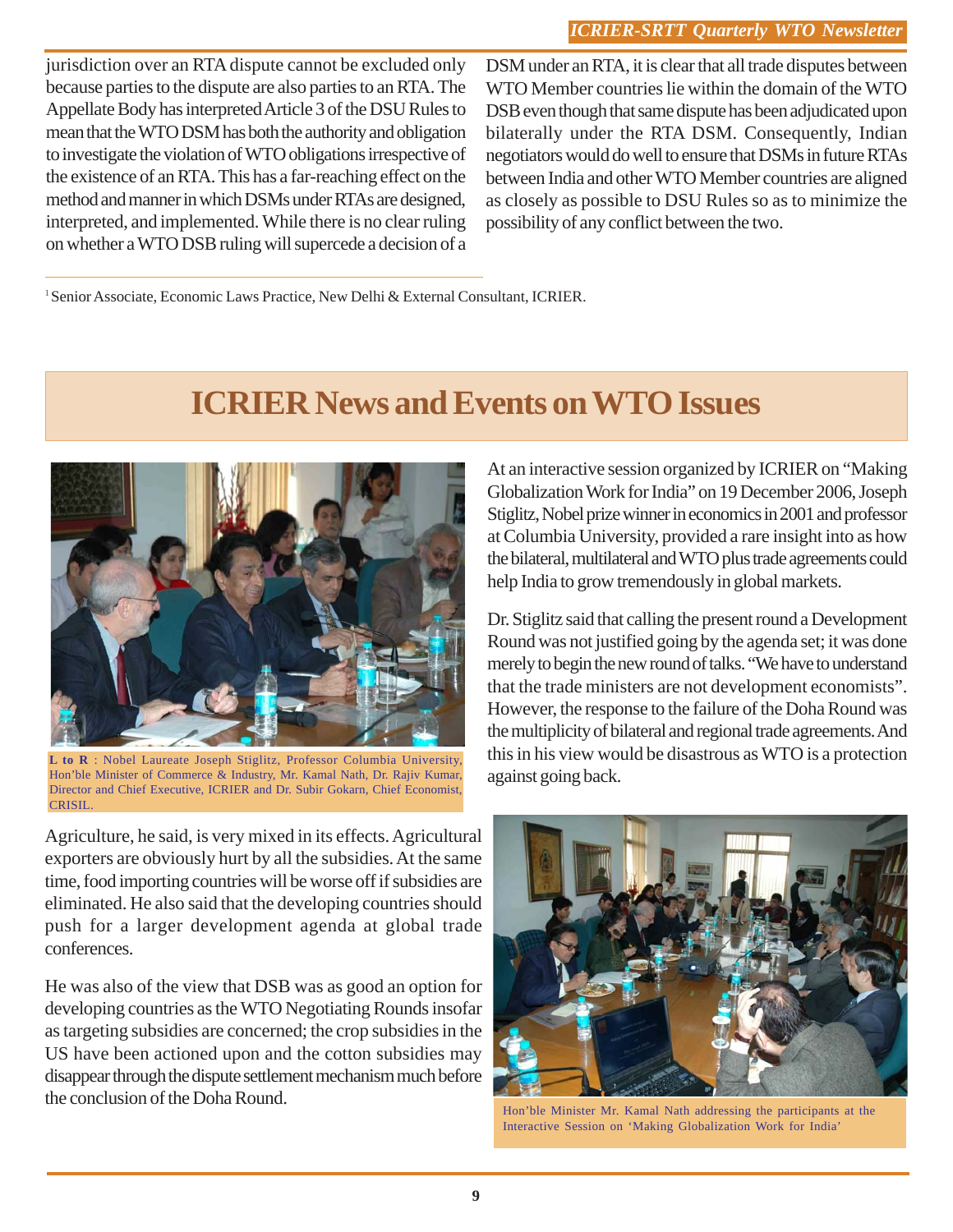In his opening remarks, Commerce Minister Kamal Nath spoke about India's recent growth rates and added that "for India, the rule-based multilateral system is very important but there could be no globalization without globalization in

agriculture. And there cannot be globalization in agriculture as long as the structural flaws in that sector remain unaddressed." Other participants in the working session suggested that the developing countries must explore new policy alternatives.

# **Recent Developments in WTO**

*by Shravani Prakash*

- ) **Lamy urges for successful conclusion of Doha Round**
- ) **Boost in share of oil exporters in world trade in 2005; US trade deficit reaches record level**
- ) **Viet Nam to join WTO**
- ) **WTO highlights developing world's growing role in world trade**
- ) **New anti-dumping investigations continue decline; new final measures increase**
- ) **Government Procurement Agreement revised**
- ) **Agencies agree on plan for food safety, animal/plant health assistance**
- ) **Trade Policy Reviews**

#### **Lamy urges for successful conclusion of Doha Round**

In his report to the General Council on 14 December 2006 Director General Pascal Lamy said that an increasing level of engagement was becoming evident in the consultations by the chairs of the negotiating groups. He stressed on the 'need to maintain the rhythm of the informal work' and noted that if things stayed on track the Doha Round negotiations could be successfully concluded by the first quarter of 2007.

Mr. Lamy said that the challenge was to translate the emerging political will and flexibilities signals into substantive changes in position, which are necessary in order to unblock the process. He noted that it was also necessary to multilateralize the increasing number of informal contacts among members and bring them back to the negotiating groups in Geneva.

In his earlier report to the General Council in October he had pointed out that it was clear that the cost of failure, and the missed opportunity to rebalance the trading system, would hurt developing countries more than others.

The DG also warned that bilateral agreements were not the 'easy way out' from the suspended talks. He said that there was a need to ensure that regional trade agreements were complementary—and not substitutes—to the multilateral trading system. According to him 'if the multilateral system dies away, so does the positive potential of regional trade agreements'.

#### **Boost in share of oil exporters in world trade in 2005; US trade deficit reaches record level**

The WTO Annual Report on the International Trade Statistics 2006 showed that real merchandise exports slowed to 6 per cent in 2005 from 9.5 per cent in 2004, but continued to rise significantly faster than global merchandise output. Price developments exerted a strong influence on global trade patterns in 2005. The impact of the highly divergent price developments was that trade flows in real terms differed sharply from the nominal trade developments. In nominal terms, the value of world merchandise exports rose by 13 per cent to \$10.16 trillion. Merchandise trade expanded faster than commercial services trade for the third year in a row, with commercial services exports growing by 10 per cent to \$2.41 trillion.

The higher fuel prices contributed to changes in regional trade flows, boosting oil-exporting economies and stimulating their import growth of goods and services. The Middle East, Africa, the Commonwealth of Independent States, and South and Central America, which primarily export fuels and other mining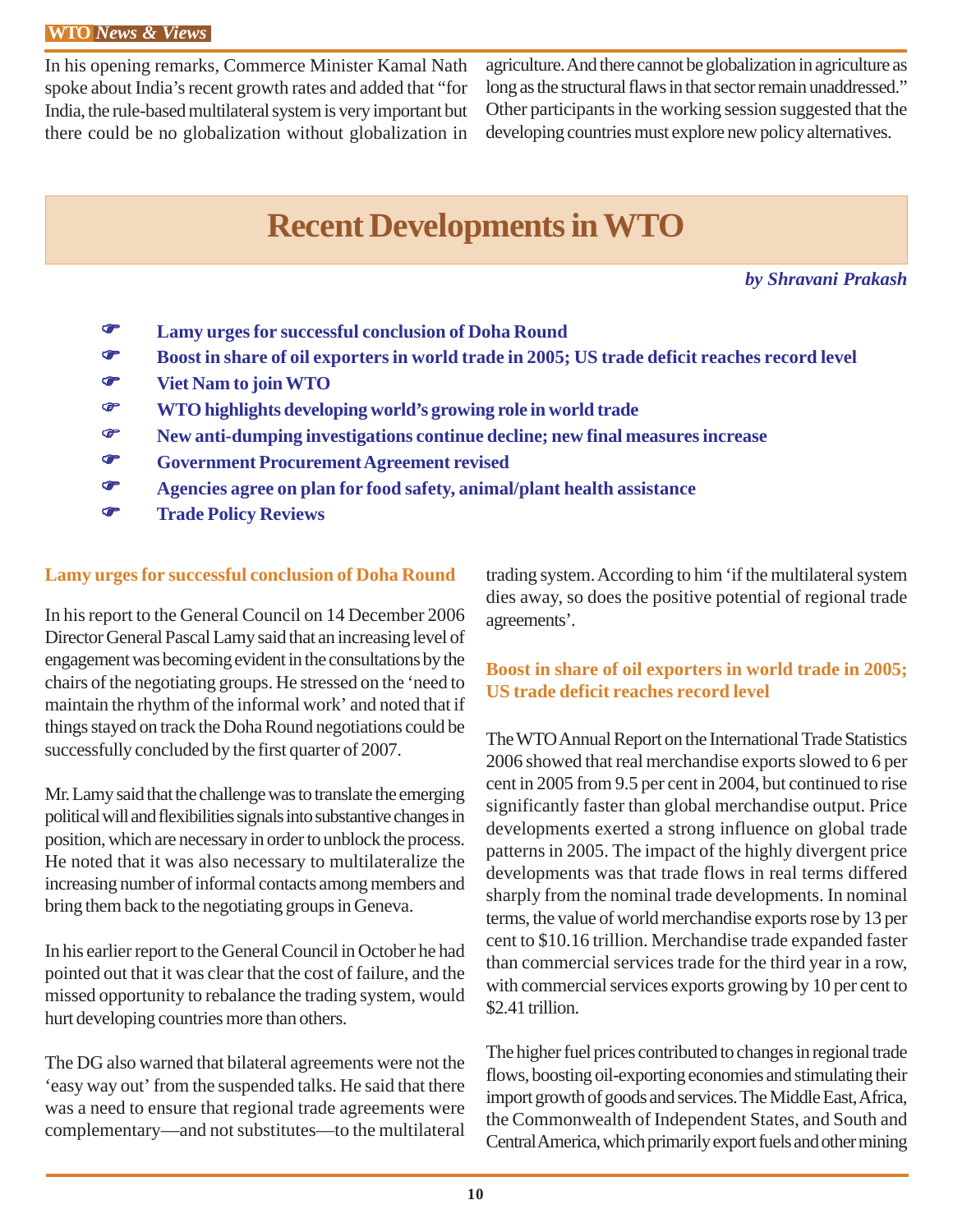products, all recorded a merchandise export of 25-35 per cent in 2005. Imports into these four regions also rose much faster than the global average (between 17 and 25 per cent). The trade surplus of the oil-exporting economies and regions further increased while the United States' trade deficit rose to \$793 billion—nearly 8 per cent of world exports.

### **Viet Nam to join WTO**

Viet Nam will become a member of the WTO on 11 January 2007 after having ratified its membership agreement. It will be the 150th member of the WTO.

#### **WTO highlights developing world's growing role in world trade**

The WTO Annual Report noted that trade growth was strong again in 2005 and the major contributors to the dynamism in trade were the developing countries with Brazil, China, India, Malaysia, Mexico, and Thailand all posting double-digit growth in exports. It also showed that developing countries are now playing an increasing role in the WTO, not only in the Doha negotiations but also in the dispute settlement process and in all facets of WTO activity.

The new edition of the Annual Report presents an overview of the activities of the WTO from the latest Ministerial Conference to the work of the different committees and bodies, and also presents facts and figures to illustrate the functioning of the Organization.

#### **New anti-dumping investigations continue decline; new final measures increase**

According to the WTO Secretariat, in the period January-June 2006, the number of initiations of new anti-dumping investigations continued its recently-reported declining trend, while the number of new final measures increased relative to the corresponding period of 2005. In the first half of 2006, 20 Members reported initiating a total of 87 new investigations, down from 105 initiations in the corresponding period of 2005. A total of 15 Members reported applying 71 new final antidumping measures during January-June 2006, compared with 55 new measures applied during the first half of 2005.

India reported the most number of new initiations (20) during

the period; the other major initiations being those of the EC (17) and Australia (9). China remained the most frequent subject of anti-dumping inquiries, accounting for 32 of the 87 new initiations. The products that were most frequently subject to the reported new investigations were in the base metals sector (19 initiations), followed by machinery (16 initiations), plastics (13 initiations), and chemicals (11 initiations).

China reported applying the largest number (15) of new final anti-dumping measures during the first half of 2006, followed by Turkey (11) and India (8). Products exported from China continued as the most frequent subject of new measures, accounting for 15 of the new measures reported. Products in the chemicals sector were the most frequent subject of new anti-dumping measures during January-June 2006, accounting for 23 of the 71 total new measures reported, followed by the plastics sector (14), the textiles sector (9), and base metals  $(7).$ 

#### **Government Procurement Agreement revised**

The Committee on Government Procurement reached an agreement to revise the text of the 1994 plurilateral Agreement on Government Procurement (GPA). The agreement, however, is provisional. It is subject to a mutually satisfactory outcome to the other aspect of the negotiations on a new Government Procurement Agreement—the expansion of coverage (that is, the areas of government business opened up to international competition). It was agreed that the coverage negotiations would be concluded by spring 2007.

The revised text entails a complete revision of the provisions of the Agreement with a view to making them more user-friendly. The provisions have also been updated to take into account developments in current government procurement practice, including the role of electronic tools in the procurement process. Additional flexibility has been built in on some points, for example, shorter time-periods for procuring goods and services of a type available on the commercial marketplace. Special and differential treatment for developing countries has been more clearly spelled out.

#### **Agencies agree on plan for food safety, animal/plant health assistance**

Five international organizations, donors, and representatives of beneficiary countries approved a new medium-term strategy for their joint efforts to help developing countries implement